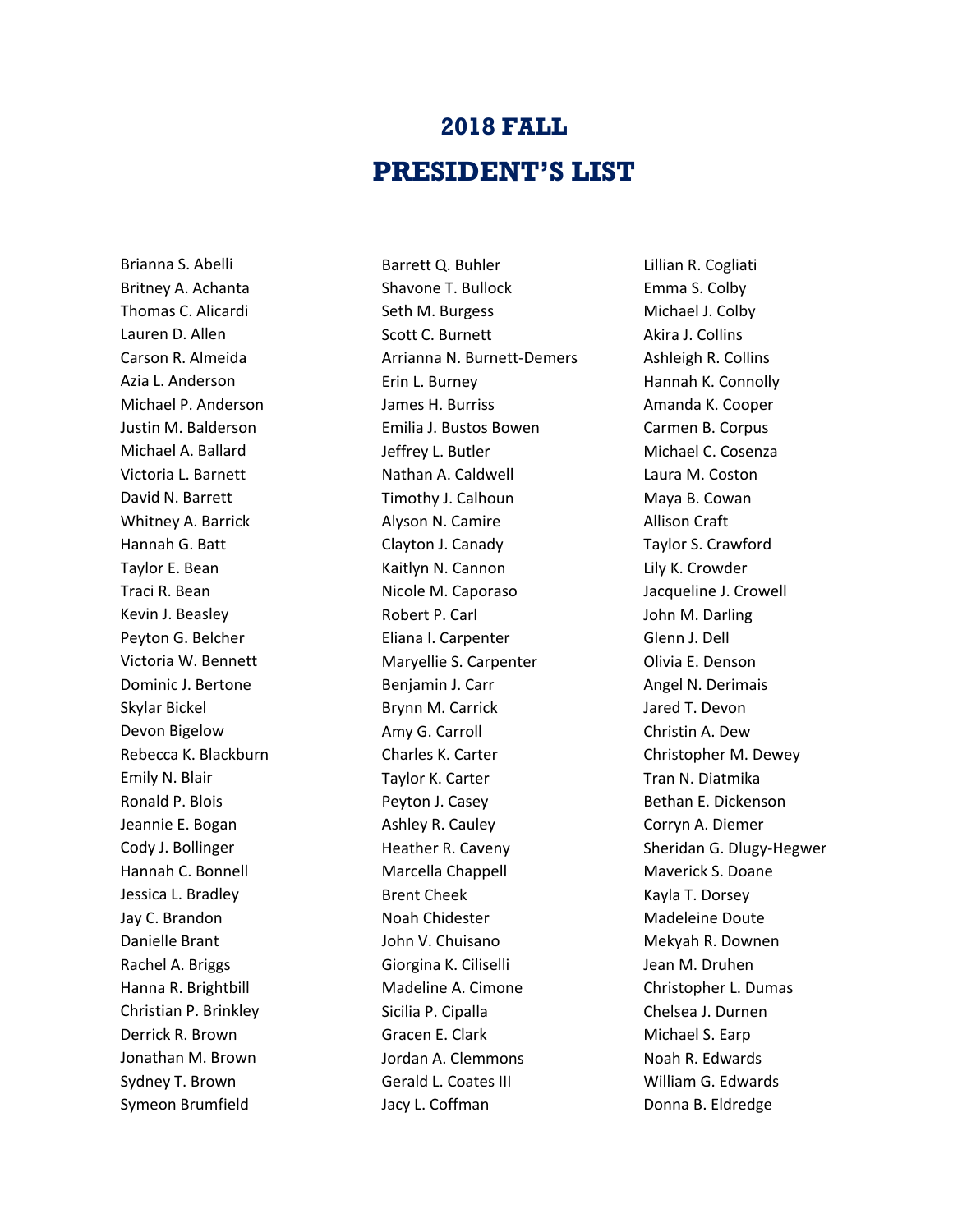Casen E. English Owen R. Estep Amelia R. Evans Nicholas A. Evans Bethany J. Fannin Amber P. Farmer Carly Farmer Kylie Fasking Bonnie R. Fawcett Maria C. Fernandez Marisa R. Fields Aliah S. Figgs Allison M. Fitzpatrick Chance M. Fletcher Adaya M. Ford Jason K. Forrester Daniel G. Fortunato Timothy J. Fortunato Madison K. Foster Brittany A. Foy Grace R. Frank Sheena L. Freeman Sharon D. Frink Brian A. Fuller Marcus Gaillard Dalen T. Gales Kevin J. Gallagher Amber D. Garren Nina S. Geodakyan Eryn N. Geus Cole B. Gibson Sean S. Giggey Cameron O. Gillespie Gabrielle M. Giordano Stephanie R. Glasscock Bruce E. Glisson Ellie Goberville John C. Golder Maria D. Gomez Kira M. Gortz Lauren T. Gould Dominic Graffeo Ryan M. Graybar

Jonah L. Green Tyneemah S. Green Gavin Greer Kenneth L. Griffor Christine C. Groeschen Brenna R. Gross Jessica L. Gunther Amber J. Hamilton Lyndsey A. Hancock Ian M. Hanley Ricque A. Hardin James D. Harris Sydney R. Harris Jodie N. Harward Erin L. Hayden Ashley V. Headley Caroline Heidsick Gerard Helgestad Sarah Helm Alex V. Henderson Jenna M. Hengeveld Caleb E. Henry Linda P. Herman Nancy Hernandez Sergio Hernandez Ivy M. Herring Bobbi Hewett Jennifer G. Hewett Amber N. Hill Hayden E. Hill Kylie Hillyer Kylie F. Hobgood Megan D. Hodgin Bridget Hollandsworth Jeffrey Holler Esther C. Hollingsworth Cheryl H. Holt Skylar G. Holt April Hopkins Shane Horton Sarah E. Howard Karsyn K. Howard Simon R. Howell

Leah M. Hucks Willward C. Hughes, III Vannak Huot Alexander W. Jackson Audrey D. Jarrett Cassie Jenks Brianna R. Johnson Kaye Ann Marie Johnson Duncan H. Jones Jacquette' S. Jones Janelle J. Jones Normaisha J. Jones Haley B. Jordan Samantha L. Julian Jai W. Jung Abigail D. Kampschroeder Myungwook Kang Stephen C. Karas Joshua R. Karkos Kimberly A. Karpinski Caitlin M. Kaufman Michelle L. Keck Lindsey E. Kendrick Mohamed Kharbat Dennis K. King Trenton M. Kong Melissa A. Kucharczyk Hope R. Kuperus Alicia L. Kutil Zoe A. Laakmann Sarah E. Lambert Caden C. Lang Anna R. Lawrence Amyia A. Lawton Kathleen B. Lee Olivia L. Lee Caitlyn J. Leigh Kirby D. Leonard Joshua M. Levy Chadrick C. Lewis Kareen E. Lewis Kathryn C. Lewis Tiffany L. Lewis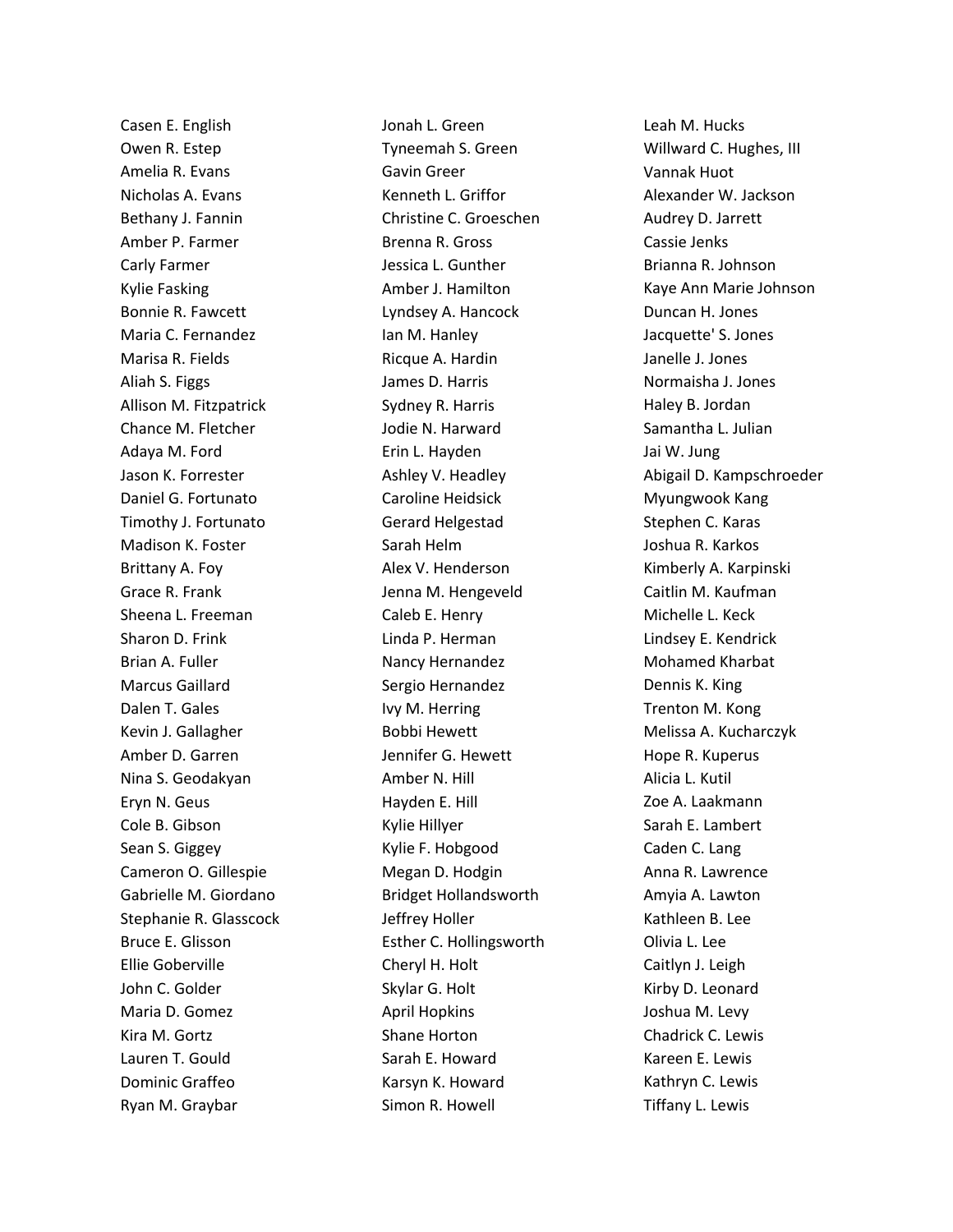Holly L. Litchfield John R. Lloyd Anna-Kristian E. Loftis Samuel O. London Tiffany D. London Hannah C. Lopresto Nekia J. Lott Jason R. Lowe Anthony Lowery Jonathan D. Lutz Austin J. Lynch David A. MacLeod Edward J. Madera Kevin Maldonado Elizabeth K. Maners Victoria K. Maners Brittany M. Maness Deysi G. Manzano-Mexicano Joshua G. Marino Jordan Marsicano Isabelle V. Martin Raymond A. Martin, Jr. Richard D. Mathous Hunter S. Matuse Emily L. Mayer Lindsay Maynard Nicholas P. McClendon Meghan D. McDonald Rebecca H. McDoniel Katherine A. McGirt Julie M. McGowan Theodore B. McIntire John M. McKeithan Meghan W. McKenzie Sarah R. McKenzie Jacob M. McKinney Dustin C. McLean Sarah B. Meaker Hailee Meeker Rachel H. Melnotte Marcel L. Mendoza Martinez Kyle M. Menke Joshua H. Mewborn

Caitlin Mikeal Christine M. Mikell Jeffrey Milan Hayden Miller Sarah A. Mitchell Scott E. Montgomery Brantley S. Moore Brandon K. Morago Michelle L. Muns Kolin A. Murphy Cody J. Murphy Vianca M. Murray Katherine S. Musselwhite Magen T. Naef Yunkyeong Nam Marco K. Nardi Ashley N. Nelson Rayford S. Newsom Temple G. Nixon Symone E. Nobles Katherine E. Norman Lee Norman Ashley J. O'Brien Timothy P. O'Brien Haley R. O'Leary Ashley L. Ochs Jonathan C. Oehling Starly S. Oldroyd Ndabo K. Olivier Ugochi I. Onuh Giovanni Pagan David F. Parbel Ethan M. Pardo Bailey L. Parker Amanda M. Parrish Joshua D. Parrish James D. Pate Arnell L. Payne Jasmine Paz-Martinez Andrew B. Pearce Skylar D. Perez Nicholas J. Perry Taleeyah Perry

Nichole L. Peters Blayne K. Peterson John W. Pike McCartney K. Piner Janie N. Pirrello Logan Pitz Sherry J. Polera Erick J. Ponce De Leon Amber L. Poole Greyson Pope Walker Powell Vincent M. Pray Michaela B. Presnell Sydnee G. Pritt Billy D. Pruett, Jr. Ashley N. Rackley Samantha D. Rainier Reyna Ramirez-Diaz Hali Ramos Robert B. Ratliff Dani M. Ray Harleigh R. Reynolds Michael W. Rhodes Samantha K. Riddle Clare E. Rideout Carrington D. Ritter Matthew H. Rivenbark Samantha K. Rivenbark Jessica L. Robertson Logan A. Robertson Greer M. Robinson Amber J. Rogers Abigail D. Rollins William Rommell Emilia N. Rose Paula A. Rosen Haley Ross Mallory L. Royster Emily Rudd Anthony Rurka Jaylene R. Russell Roshea A. Sandherr Ashley D. Sanger